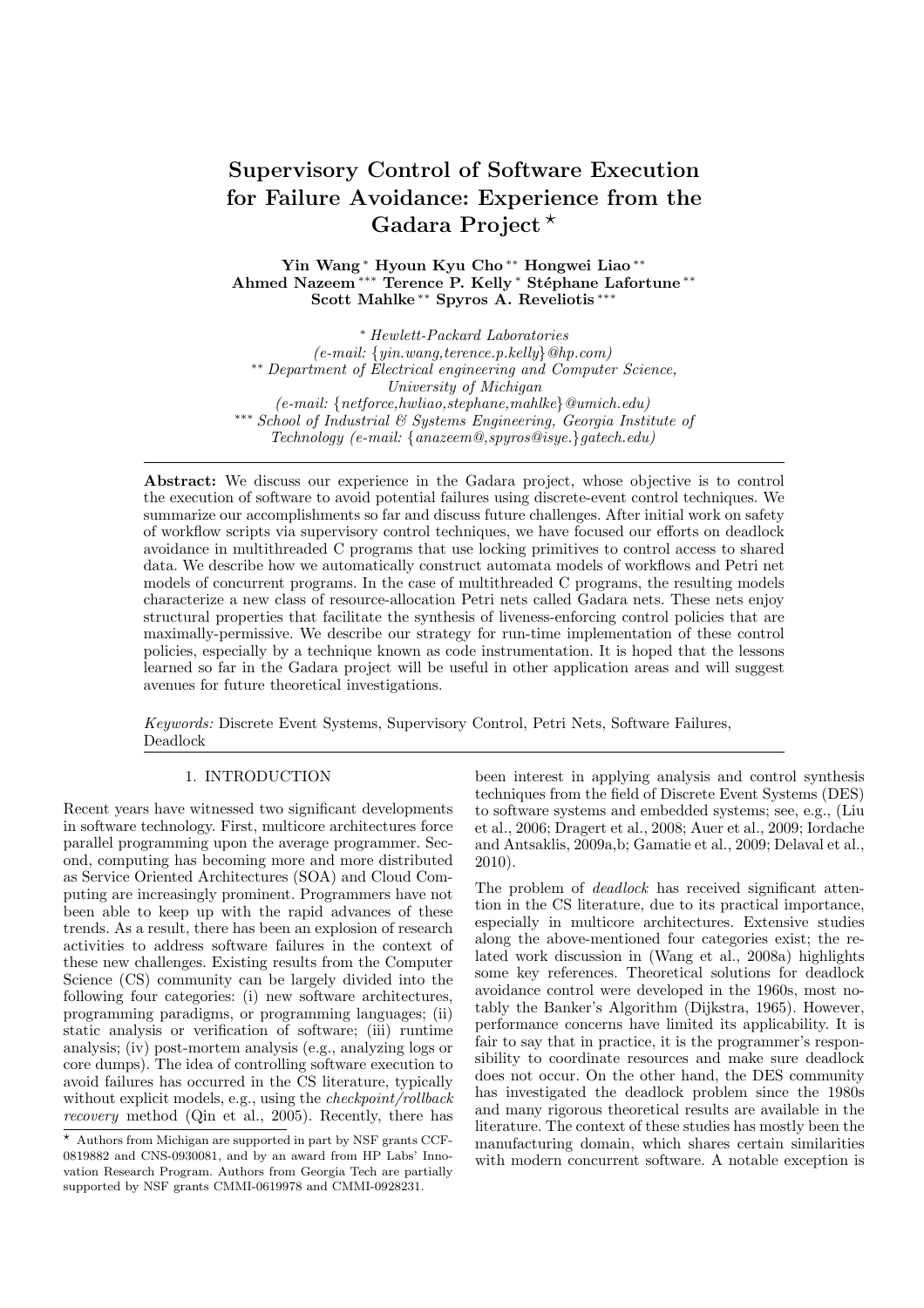the work on deadlock analysis in Ada programs in (Shatz et al., 1996).

Our Gadara project<sup>1</sup> started in 2005 as a joint effort between the University of Michigan and HP Labs to apply control techniques from DES to repair important classes of software faults. Collaborators from Georgia Tech joined our team in 2008. Under the SOA theme, our efforts were initially focused on the control of *workflows* to ensure their correct execution (Wang et al., 2007). Workflow programs are very-high-level scripts written in restricted languages that emphasize concurrent control flow rather than data manipulation. They are used for instance in data center automation. Workflow programs must be verified for correctness with respect to specifications such as prevention of deadlock and avoidance of "forbidden states." We then moved on to the more difficult problem of deadlock avoidance <sup>2</sup> in general-purpose C programs. Our focus has been on "circular mutual-exclusion (mutex) wait" deadlocks in programs that use locking primitives to control access to shared data. Our results on this problem were first presented in (Wang et al., 2008b), with subsequent papers in CS venues (Wang et al., 2008a, 2009a), and control engineering venues (Wang et al., 2009b; Nazeem et al., 2010). The recent paper (Kelly et al., 2009) presents a general description of the Gadara project as of late 2009.

The goal of the present paper is two-fold: (i) to share the lessons that we have learned from our work on the Gadara project, in particular the challenges that we have faced in scalability and implementation of existing theoretical results; and (ii) to highlight theoretical issues that deserve further investigation. In order to make the paper selfcontained, we will summarize key modeling, experimental, and theoretical results that have appeared in our prior publications cited above. We assume the reader is familiar with standard results on supervisory control of automata (Ramadge and Wonham, 1987), structural analysis of Petri nets (see, e.g., (Murata, 1989)), and control of Petri nets using the technique of Supervision Based on Place Invariants (Moody and Antsaklis, 1998).

This paper is organized as follows. Section 2 introduces the software control architecture we have adopted. Sections 3, 4, and 5 discuss modeling, control synthesis, and implementation issues, respectively. Section 4 also highlights a few open problems. We conclude the paper with a discussion in Section 6.

# 2. OVERVIEW

Figure 1 shows the typical control architecture we use for software failure avoidance. We build a model of the given software program, and then synthesize control logic in order to satisfy certain specifications, e.g., safety guarantees or deadlock avoidance. To implement the control logic in the software system, there are several design choices in modern hierarchical software architectures. For multithreaded C programs, we have tested two different implementations: at program level (program instrumentation) and at library level (library interposition). For workflows,



Fig. 1. Typical architecture for controlling software

it is natural to integrate the control logic within the execution engine, which is analogous to a virtual machine environment for executing workflows. People have also modified the operating system to control the execution of software (Qin et al., 2005). Performance is critical, especially in highly concurrent software. Therefore the primary objective is to move most of the computationintensive operations offline, and make the runtime control logic as lightweight as possible.

The control synthesis loop in Fig. 1 is not to be confused with the classical feedback control loop of control engineering. Here it means that control synthesis is performed *offline*; the resulting control logic, which is embedded in the program, will affect the execution of the software at runtime.

### 3. MODEL CONSTRUCTION

Most control theory results start with a formal model. We know that extracting discrete-event models from realworld systems is not always easy; the right level of abstraction must be found for the problem to be analytically tractable. Computer programs are inherently discreteevent in nature; however, since computers are equivalent to Turing machines, "perfect" program verification is undecidable. Building models of the program at the right level of abstraction, tuned to the specification under consideration, is essential; we must restrict attention to a class of models for which decidability holds, and we must ensure analytical tractability for real-world programs.

Existing compilers or language parsers provide the basic analysis capabilities, so we can focus on the semantics of the model. There are often tools that exist to serve other purposes. For example, languages in SOA are almost all based on XML. Numerous libraries and open-source tools exist to parse these languages. For multithreaded software, as a byproduct of code optimization, compilers extract the basic structural information of the program. In addition to this language-level information, research tools from the field of static analysis prove to be extremely helpful by providing a high level abstraction that is closer to our needs.

# *3.1 Models for Workflows*

Workflows are high-level scripting languages. Since they emphasize control flow over data manipulation, they are relatively easy to model. Indeed, modeling control flows of workflow languages is widespread (van der Aalst and

http://gadara.eecs.umich.edu/

<sup>2</sup> Our usage of the term *deadlock avoidance* refers to the elimination of all deadlocks at runtime by control logic synthesized offline; this is consistent with the terminology used in computer science.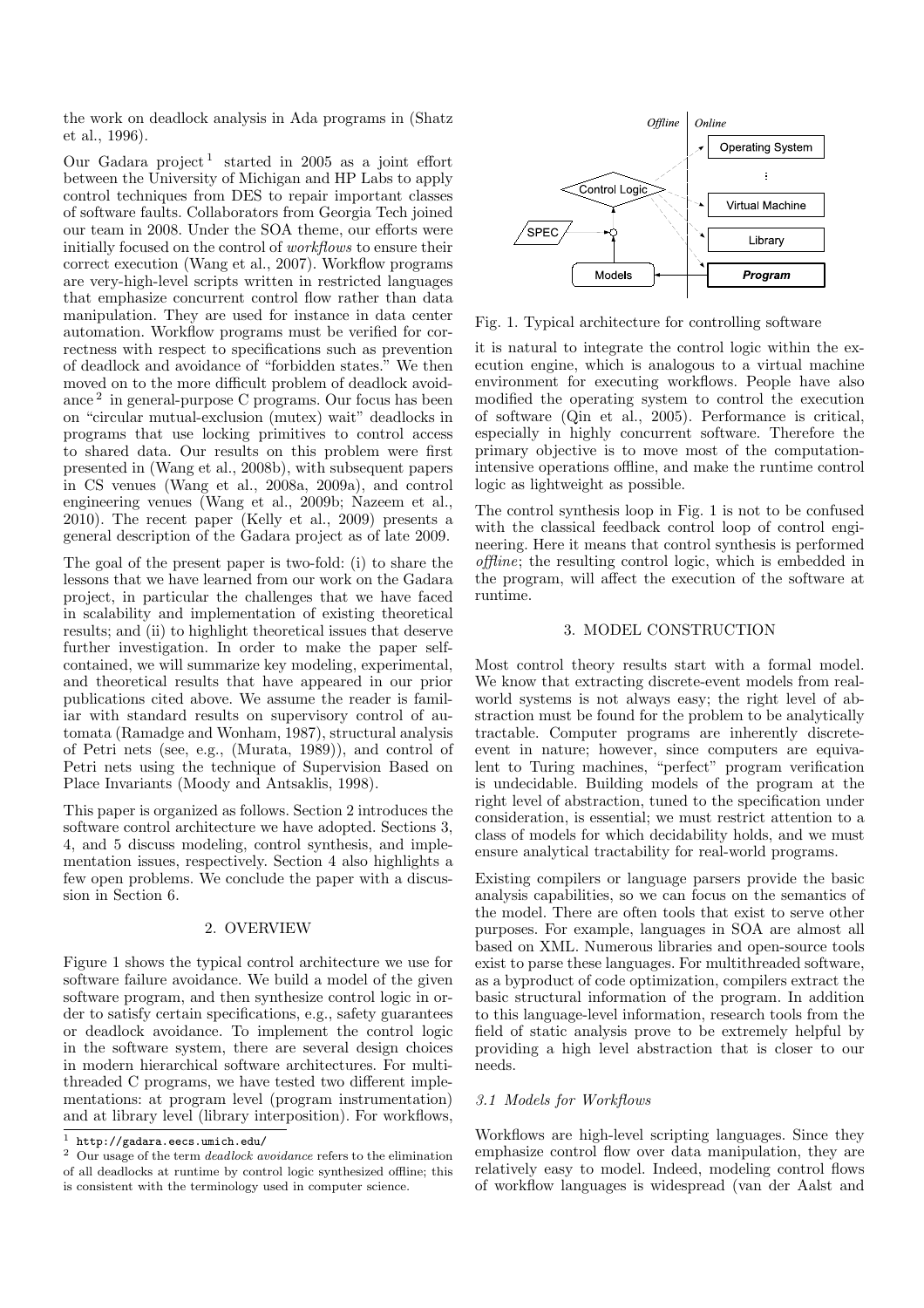ter Hofstede, 2000). Current workflows in most applications are fairly small, with typically less than twenty *tasks* (Wang et al., 2007). The state space of the model that captures the control flow of these programs is usually manageable. In addition, these tasks are typically executed over a long time period, sometimes even with human operation involved. Control decisions need not be highly concurrent. Based on these two observations, we chose the modeling formalism of automata in our work. We note that Petri nets are also widely used to model workflows, but not to control them (van der Aalst and van Hee, 2004).

### *3.2 Models for Multithreaded Software*

Multithreaded programs are highly concurrent. Therefore the control logic must be concurrent as well. Automata models are not practical in this case since the control decision is based on the global state, and only one transition can fire at any time. Scalability is also a major concern, as the set of reachable states of real-world programs is often unmanageable. We chose the Petri net modeling formalism for this application. In fact, modeling thread creation/termination and mutex lock/unlock operations are classical Petri net applications (cf. (Murata, 1989)). In the case of the popular Pthread library for  $C/C++$ programs, Petri nets have been employed for modeling its programming interfaces (Kavi et al., 2002).

In practice, building Petri net models that capture the entire behavior of large programs is very challenging. In our application, the only specification is deadlock avoidance, so the model only needs to capture that aspect of the behavior of the program. Petri net models that capture deadlocks in concurrent software share similarities with those that model resource allocation systems, i.e., a set of *process subnets* interconnected by *resource places* (Reveliotis, 2005). Here resource places represent mutex locks; we call these *lock places* hereafter. Compilers provide the basic control flow information of programs in the form of *Control Flow Graphs* (CFGs), which capture the process subnets. Enhancing CFGs with lock information and acquisition/release transitions is a modeling step that is relatively easy to implement.

However, many technical difficulties arise due to C language features and programming practices. Certain dubious programming practices are impossible to model satisfactorily. For example, illegal pointer casts can obfuscate lock acquisitions. Fortunately, however, the C language standard forbids such casts, so we simply require that the programs submitted to Gadara be *legal* programs. Some legitimate practices require approximations in our models. For example, real software allocates locks dynamically, so the specific lock that is the subject of an acquisition attempt cannot always be determined during static analysis. Fortunately, real programs enclose primitive locks in a variety of different data structures, so our models can use the type of the enclosing structure—which we call the *lock type*, and which *is* known statically—to represent the lock acquired. Some need a combination of program analysis and modeling techniques: see, e.g., Fig. 2. In Fig. 2a, the variable x is *not* modified in the middle portion, so the program either acquires lock A and releases it afterwards, or does not use A at all. However, a model translated from



Fig. 2. A common pattern that violates the P-invariant

the control flow graph is depicted in Fig. 2b, which does not indicate the correlation of the two branch selections. This Petri net is not even a correct resource allocation system since there is no *P-invariant* (cf. (Murata, 1989)) associated with lock A. We devised the following fix to this problem: Once program analysis indicates the correlation, the model is adjusted as shown in Fig. 2c, where the model of the program in the middle portion is duplicated in different branches to restore the P-invariant.

Scalability is the most difficult problem. Programs are composed of functions. Building a whole program model requires inlining function calls, which results in an exponential growth of the model size. In practice, for large projects, the whole inlined program does not even fit in main memory. Since the majority of the code does not involve lock operations and therefore can be safely omitted from consideration, pruning of the model can be performed to reduce model size significantly. However, we encountered several programs whose pruned inlined models were still too large to handle. This happened for two reasons. First, real programs have numerous branches. For example, a deadlock-prone portion of code may have dozens of branches that diverge the thread away from the deadlock. We must preserve these branches in the model if the objective is to ensure maximally permissive control. Second, lock acquisition patterns are highly repetitive in real programs. For example, acquiring two locks in different orders could lead to deadlock. But each order may occur at numerous different locations that must all be included in the model. For instance, we worked with OpenLDAP, a popular open-source directory server. After pruning, its Petri net model contains 41 resource places that represent distinct lock types in the program. The main() function alone, without inlining any function it calls, has more than a thousand places, and the size of OpenLDAP's whole-program inlined model would exceed the memory of typical computers. With a Petri net of this size, even finding deadlocks requires innovative ideas. Fortunately, large programs are highly modular, and deadlocks typically involve only a small portion of the whole program. In view of this, our strategy was to apply a whole-program traverse procedure to identify potential deadlocks using *lock graphs*, where nodes represent locks, and a directed edge from node  $L_1$  to node  $L_2$  indicates that a thread may hold lock  $L_1$  while attempting to ac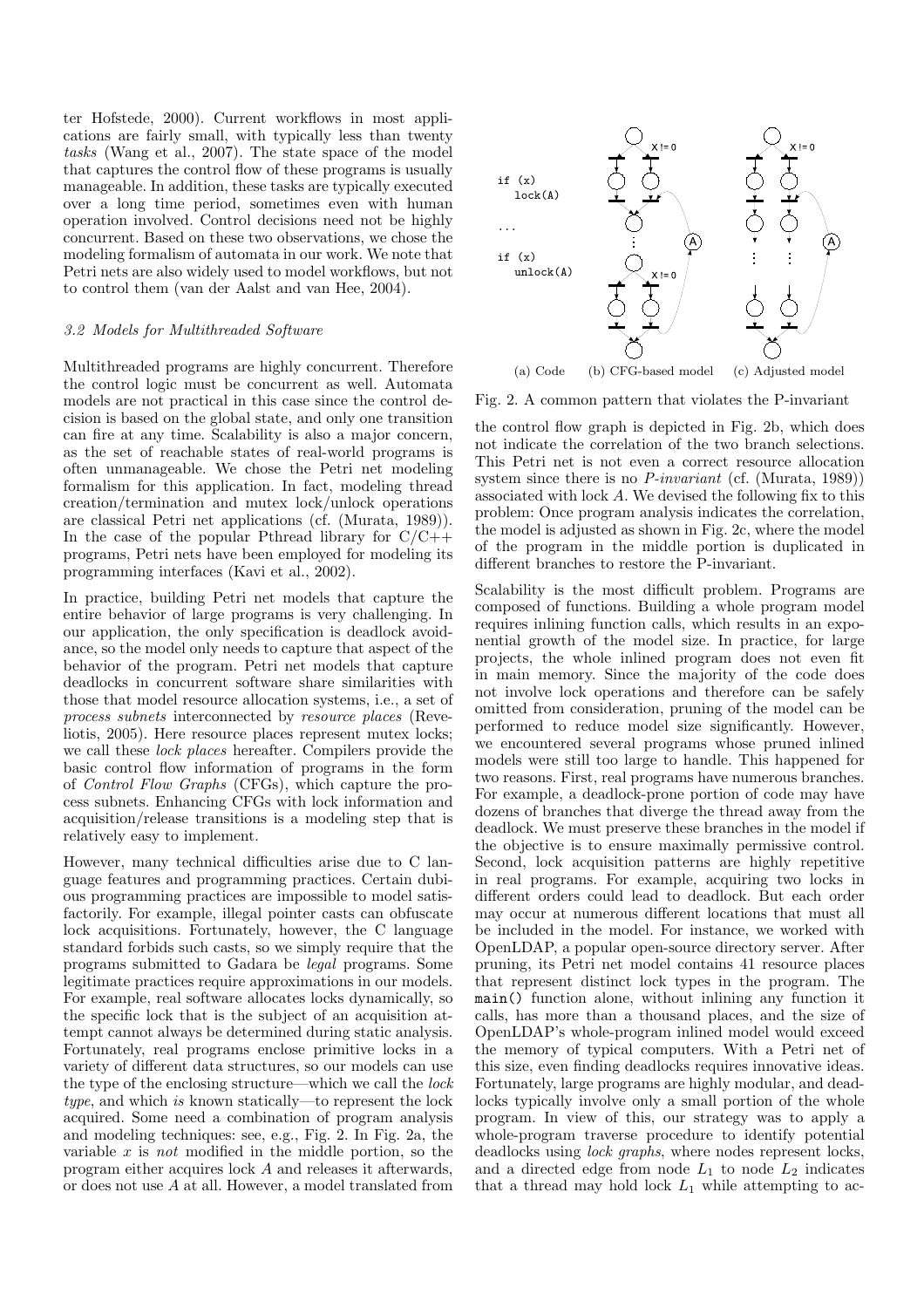quire  $L_2$ . Each strongly connected component (SCC) in a lock graph captures a set of correlated deadlocks, and different SCCs are independent. We then extracted the minimal inlined Petri net model for each of these SCCs, *individually* (Wang, 2009).

*Lessons learned:* The difficulties of modeling can never be overestimated. Modeling multithreaded programs consumed significantly more time than we originally expected. It is essential to work with domain experts to build proper models.

# 4. CONTROL SYNTHESIS

For workflow control, we applied standard results from supervisory control theory. Given an automaton model of a workflow and the desired specification, usually expressed in terms of forbidden states (deadlock states or otherwise), synthesis boiled down to the computation of the supremal controllable sublanguage of the specification language (Ramadge and Wonham, 1987); in this application, all events were observable but not all events were controllable.

In the remainder of this section, we focus our discussion on Petri-net-based deadlock avoidance in multithreaded C programs.

# *4.1 Deadlock Avoidance in Multithreaded Programs*

As described in (Wang et al., 2008b), the deadlockavoidance control synthesis algorithm in our first implementation is based on siphon analysis and the control technique of Supervision Based on Place Invariants (SBPI) (Moody and Antsaklis, 1998). It is an iterative process that finds empty siphons (specifically, those that include lock places in the model) and subsequently controls these siphons using SBPI; SBPI enforces linear inequalities, in this case, the non-emptyness of siphons, by adding new places called *monitor* or *control* places. We also apply a few heuristics to accelerate convergence, based on features of deadlocks in real programs; see (Wang et al., 2008b) for further details. This control synthesis algorithm scaled adequately for deadlocks in the opensource software we studied, including OpenLDAP, Apache, and BIND <sup>3</sup> (Wang, 2009). Most deadlocks we found were relatively simple, often involving only two locks; this is consistent with the observations in (Lu et al., 2008). We believe the reason is that programmers sacrifice performance for simple lock usage patterns due to the fear of deadlocks. As parallel programs become mandatory and better programming tools become available, future software may include deadlock susceptibilities that challenge the scalability of our prior approaches. For this reason, we have been working on exploiting more thoroughly the special properties of the nets that arise in this application domain.

First, we characterized a new class of Petri nets that captures the inherent features of Petri net models of multithreaded C programs; we call those *Gadara nets* (Wang et al., 2009b). We established that deadlock avoidance in these programs translates to the property of *liveness* in their corresponding Gadara net models (Wang et al., 2009a). Two notable features of Gadara nets have enabled us to develop maximally permissive control synthesis algorithms for liveness enforcement <sup>4</sup> . First, process subnets of a Gadara net are "state machine" Petri nets (i.e., each transition has a single incoming arc and a single outgoing arc). Second, lock places in Gadara nets have unit capacity, as we are modeling mutual exclusion locks. As a result, places in process subnets that use locks cannot contain more than one token; this results in binary markings in the places of the process subnets (excluding the idle places). The latter enables maximally permissive control using monitor places because all safe states of a Gadara net can be separated by a finite set of linear inequalities from the unsafe states (Wang et al., 2009b); in other words, a "convexity-type" property holds for the safe states. Based on the features of Gadara nets, we have recently developed in parallel two alternative liveness-enforcing control synthesis algorithms that both guarantee maximal permissiveness (Nazeem et al., 2010; Liao et al., 2010).

*Lesson learned:* We need to exploit to the fullest possible extent the special features of the class of models obtained in a given application domain.

# *4.2 Control Problems in Practice*

We discuss several interesting control problems that arise in practice. Solutions to some of these problems are under development already and other problems present opportunities for future research. By necessity, this section is more technically detailed than the rest of the paper.

**Uncontrollable transitions:** In practice, we can only control lock acquisition transitions. At runtime, these transitions are effectively postponed by the control logic (rather than permanently disabled), via the attached monitor place synthesized by SBPI. The issue of partial controllability occurs in practice due to numerous branches in real software. The control logic should not force one branch over another, as this would alter the behavior of the underlying program. To correctly capture this execution semantics, Gadara nets separate branching transitions from lock acquisition/release transitions (Wang et al., 2009b). Consider the simplified model of a real deadlock from OpenLDAP shown in Fig. 3, where hollow bars indicate uncontrollable transitions and the synthesized monitor place together with its arcs are shown in dashed lines. The main flow of the program (places  $p_{1-5}$ ) acquires locks A and B consecutively and releases both in the same order. However, after releasing A in the main flow, there is a for loop (places  $p_{6-7}$ ) that reacquires lock A. This creates a deadlock if meanwhile another thread has entered this section and acquired lock  $A$  in  $p_1$ . Indeed, the siphon indicated by the set of places marked by "X" captures this deadlock. The problem is that by assuming full controllability, as done in Fig. 3a, SBPI synthesizes a monitor place that can forbid the uncontrollable for transition leading to the loop (the dashed incoming arc in the figure).

<sup>3</sup> We considered the HTTP Server project from the Apache Software Foundation, and BIND is a popular domain name server program.

<sup>4</sup> Most existing Petri-net-based liveness enforcement algorithms are not maximally permissive since it is not always possible to represent maximally permissive control using Petri nets (Li et al., 2008).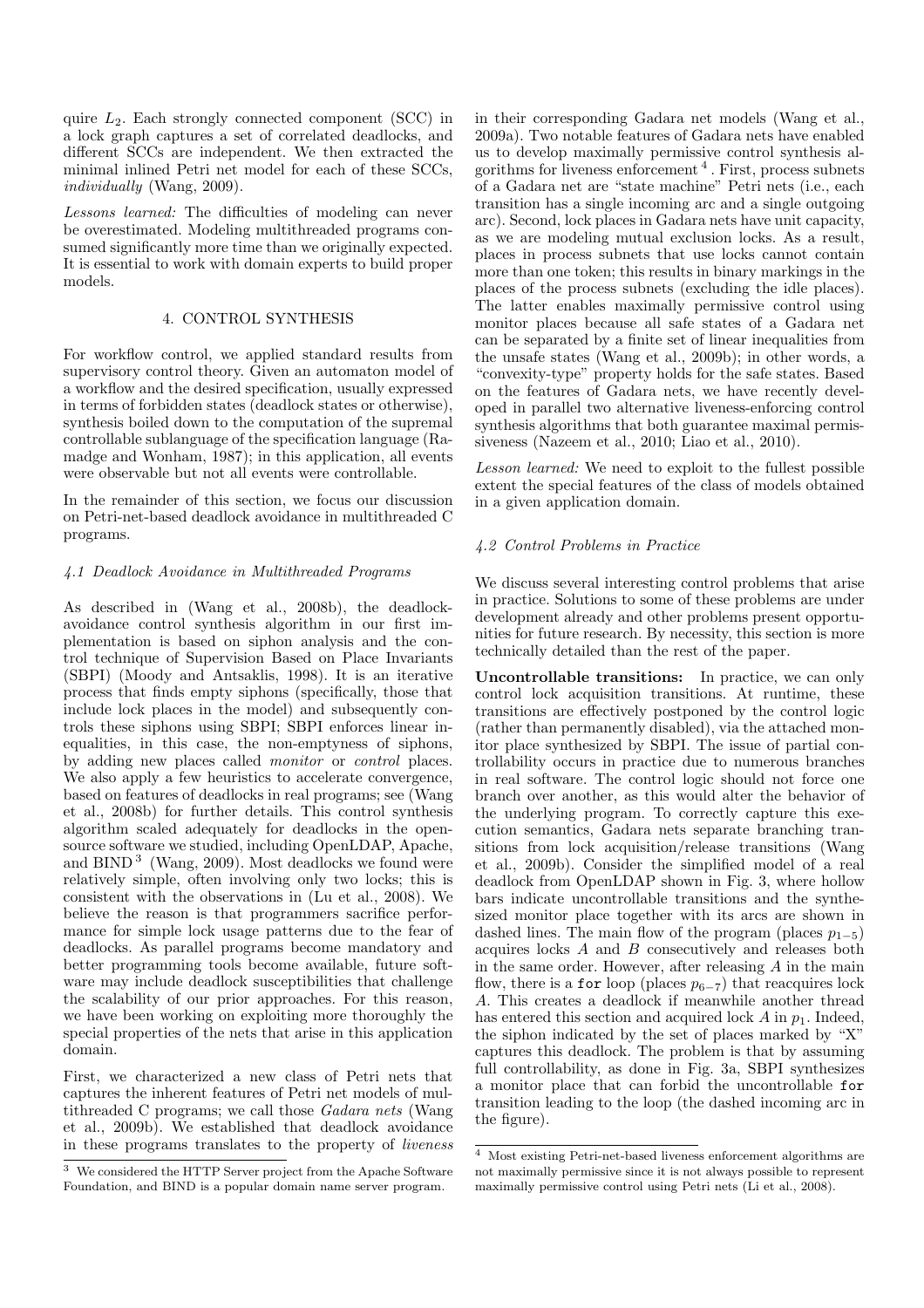

(b) With uncontrollable transitions (hollow bars)



Existing solutions to partial controllability in the literature usually address generic Petri nets based on *constraint transformation* (Moody and Antsaklis, 1998; Iordache and Antsaklis, 2006). As a result, they often sacrifice maximal permissiveness and can be complex. For Gadara nets, there are less complicated solutions. First, we can adjust the connecting arcs of the synthesized monitor place such that its outgoing arcs point to controllable transitions only. More specifically, observing that process subnets in Gadara nets are state machines, we can move these outgoing arcs backward in the process subnets until a lock acquisition transition is encountered. An alternative approach involves a simplified constraint transformation for Gadara nets. The key idea is to remove some places in the siphon that can lose tokens through a sequence of uncontrollable transitions and require that the rest of the siphon never becomes empty (Wang, 2009). Place  $p_4$  is removed from the



Fig. 4. The reader-writer lock and a deadlock example.

siphon in this case since the uncontrollable for transition drains its token. Subsequently,  $p_3$  is removed because of the uncontrollable if transition. The state machine structure enables us to identify these token-draining places quickly. The rest of the siphon is still marked by "X". SBPI then synthesizes the monitor place with different connections, which prevent the modified siphon from becoming empty. Its outgoing arcs connect only to lock acquisition transitions, and therefore the control logic is feasible. Moreover, the control logic is maximally permissive with respect to partial controllability. The solution is shown in Fig. 3b.

**Semaphores and reader/writer locks:** A semaphore is essentially a resource with an arbitrary capacity. Functions up and down allocate and deallocate its units, respectively. Semaphores can be modeled by resource places with possibly more than one initial token. A reader-writer lock allows concurrent readers but the writer requires exclusive access to the resource. It is typically modeled by the Petri net in Fig. 4a, where the initial number of tokens in L and the arc weights for the writer are all  $n$ , the maximum number of concurrent readers. We may set  $n$  equal to the number of threads in the system. In practice, semaphores are relatively rare, but reader-writer locks are frequently used.

Both of these synchronization primitives result in "non-Gadara nets" because places in process subnets may have multiple tokens now. An important consequence is that the safety region in the hyperspace defined by reachable markings may be "non-convex" (i.e., it is no longer separable by linear inequalities). Therefore, SBPI cannot, in general, synthesize maximally permissive control logic in this case. For example, in Fig. 4b, if two threads are executing foo() and both get the reader lock for A, the state is safe. So is the case when two threads hold the reader lock for B while executing bar(). But if they execute the two functions separately in parallel, deadlock could occur when each holds a reader lock and is waiting for the other writer lock. The marking of the last situation is a linear combination of the first two, and therefore not linearly separable. Maximally permissive control in this case could be achieved using non-linear policy structures and representations, like the Generalized Algebraic Deadlock Avoidance Policies (GA-DAPs) proposed in (Reveliotis et al., 2007).

In addition, the modeling method depicted in Fig. 4a raises a scalability concern: The size of the reachable state space is a combinatorial function of the maximum number of concurrent readers,  $n$ , and the number of places in the process subnet of a reader; both can be large in practice. Intuitively, the upper limit  $n$  should not affect the control logic as long as it is large enough to capture all potential deadlocks. More specifically, we have the following remark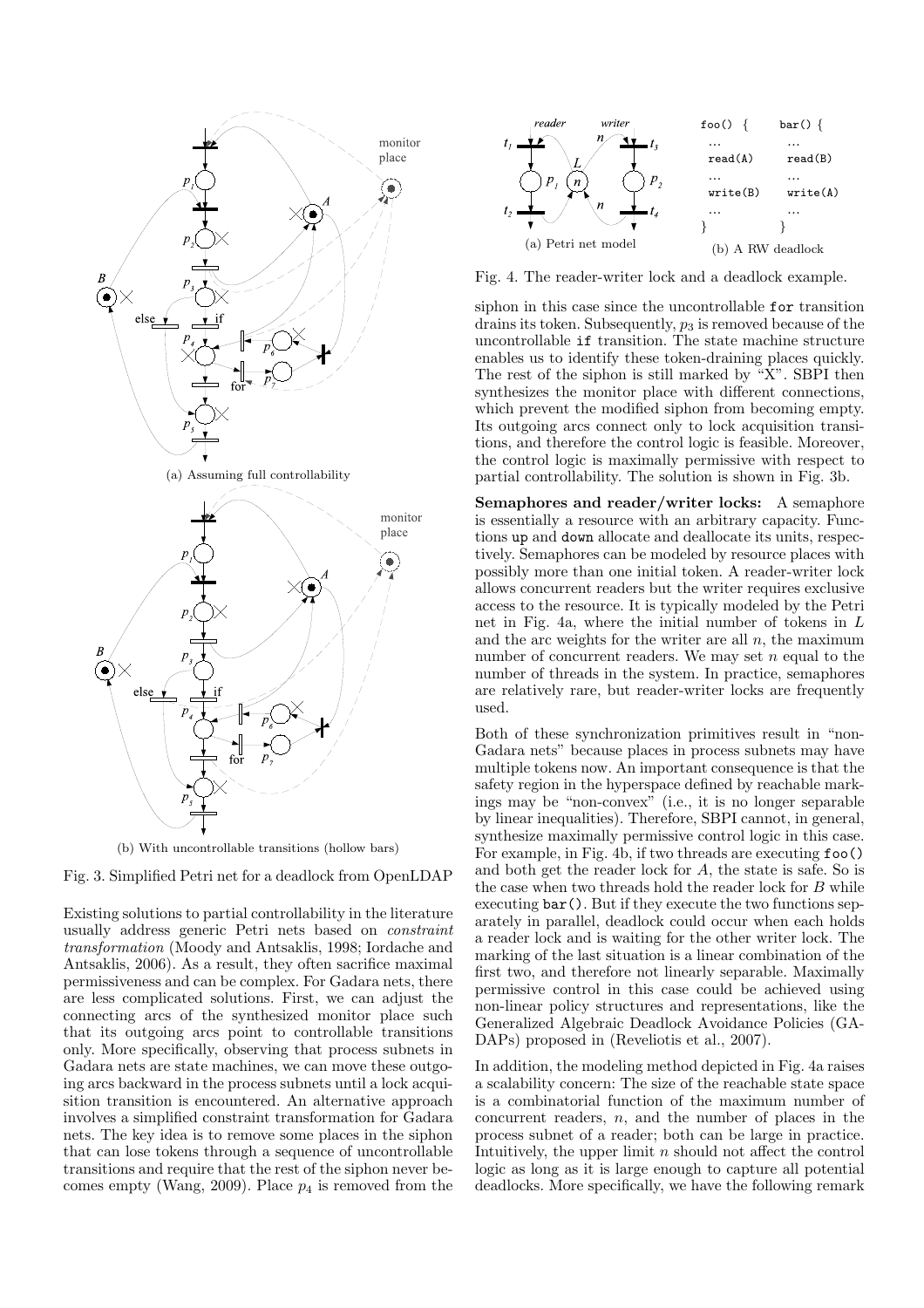| Thread 1             | Thread 2        |
|----------------------|-----------------|
| $\ddot{\phantom{0}}$ | $\cdots$        |
| read_pipe(out)       | write_pipe(err) |
| $\ddotsc$            | .               |
| read_pipe(err)       | write_pipe(out) |
|                      |                 |

Fig. 5. A deadlock from Apache HTTP server software.

that alleviates the above-mentioned scalability problem: In the considered class of nets, if a state  $M$  is safe and a non-zero entry in it represents readers, by adding more readers (tokens) to the same entry, the resulting state (if reachable) is still safe. Similarly, if an unsafe state has an entry greater than one that represents multiple readers, the state is still unsafe even if we remove all surplus readers until only one is left. Therefore, instead of the binary markings in Gadara net states, we may use ternary markings with entries  $\{0, 1, \omega\}$  to efficiently represent the state space. Exploring the state space in this case is analogous to the construction of the coverability graph. Our results on this approach will be presented elsewhere.

**Open Problems:** Existing workflow theory considers primarily the execution logic of a single process instance and tries to guarantee some behavioral properties such as proper termination (van der Aalst and van Hee, 2004). Resource sharing during the concurrent execution of more than one process instances deserves more attention. For example, a human operator should not be assigned more than a certain number of cases at the same time, or certain other resources might be exclusively allocated to cases, etc. Existing control theory for resource allocation systems could be applicable to these problems.

In multithreaded software, synchronization primitives other than locks can also lead to deadlock. We have demonstrated that siphon-based analysis applies to deadlocks caused by *condition variables* (Wang et al., 2009a). Figure 5 illustrates another type of deadlock. By POSIX standards, if a *pipe* is empty, the read call must wait until another thread writes to the pipe, while writing to a pipe does not block normally since the data is stored in the buffer. But if the buffer is full, the writer is blocked until another reader consumes the pipe. Therefore, Fig. 5 deadlocks if the error message to be written by Thread 2 exceeds the buffer size of pipe err. Under the current software architecture, only *system calls* in the operating system may block execution, and therefore possibly cause deadlock. Therefore, understanding and modeling all blocking system calls are problems worthy of investigation. Finally, there are other concurrency issues where DES control theory could be applicable, including livelock, race conditions, starvation and fairness.

*Lesson learned:* Once you understand the application domain thoroughly, as the saying goes, "nothing is more practical than a good theory."

# 5. CONTROL LOGIC IMPLEMENTATION

### *5.1 General Considerations*

Modern software is extremely complex and performance is critical. Therefore, the implementation of the control

logic should be minimally intrusive. Controlling software introduces two types of overhead: (i) control logic runtime decisions and (ii) transitions blocked as a result of the control decisions. Due to practical considerations, the average complexity of the runtime control decision should be constant time. Maximally permissive control logic minimizes the second type of overhead.

In addition, it is important to understand the software system and make judicious design choices. In the workflow domain, most workflows run over long time periods and some involve human workers executing tasks. Therefore the performance constraints on control logic overhead are relatively lenient. It is acceptable to represent the control logic using automata models, where the execution engine consults and updates the "controller automaton" at every transition. In highly concurrent software, however, introducing a global bottleneck for control decisions is unacceptable. Fortunately, SBPI allows concurrent implementation as monitor places are local and decentralized. We fully exploited this advantage in our implementation.

Concurrent programs may acquire a lock to perform a very simple task, e.g., checking or updating a single shared variable. If the lock acquisition transition is associated with many monitor places, checking and updating tokens in them could dominate the overall computation time. Therefore, it is important to *minimize* the number of monitor places. For example, places with redundant control logic should not be included. If the reachable state space of the Gadara net is available, we can use classification theory to calculate the minimum number of linear inequalities needed to separate safe and unsafe states (Nazeem et al., 2010). Then we can implement these linear inequalities as monitor places using SBPI. On the other hand, if the reachable state space is too large to be enumerated, then we must resort to structural analysis (e.g., siphonbased analysis) to achieve the same goal of minimization of monitor places; we present our current results on this problem in (Liao et al., 2010).

### *5.2 Implementation Details*

After control synthesis, we need to implement the control logic in the software system. As stated in Section 2 and depicted in Fig. 1, the control logic can be implemented at different layers. *Source code instrumentation* modifies the program source code to include the control logic. The control logic is then compiled together with the program to obtain an instrumented binary. At runtime, the instrumented binary is executed the same way as the unmodified one; the execution is redirected to the control logic source code whenever control is needed. *Library interposition* intercepts calls to libraries of software routines, e.g., the POSIX threading library, and invokes control as needed. This method does not modify the program, and therefore is less intrusive. However, it only intercepts library calls. Other transitions in the program, e.g., branch selections, are not visible. Therefore, the control synthesis algorithm must handle partial observability, and the resulting control logic is not maximally permissive in general. At the *process virtual machine level* (e.g., Java VM), full observability is restored in the bytecode. In addition, the virtual machine may collect runtime information that can be used to refine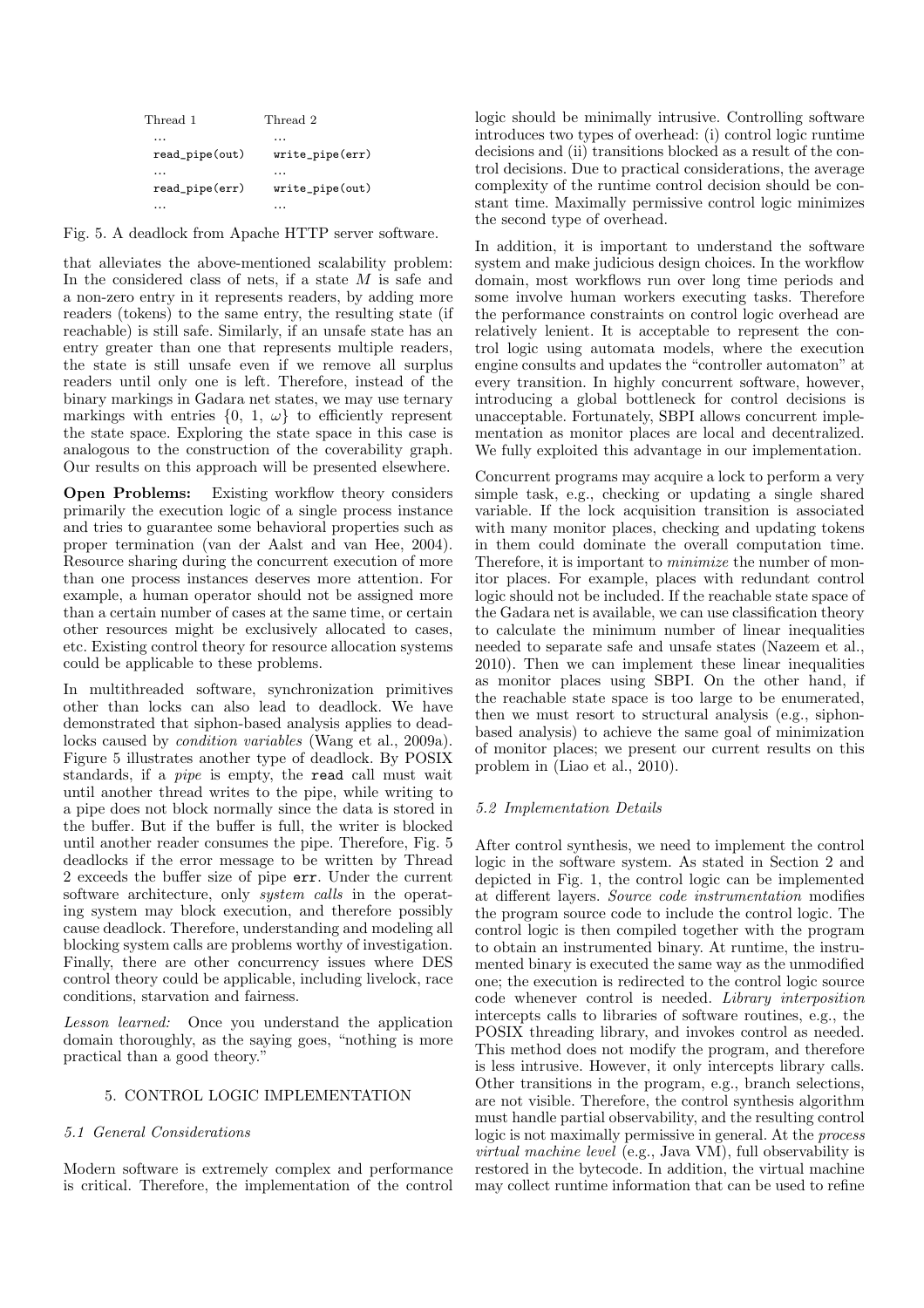the model and re-synthesize better control logic. For example, we can detect if two locks will alias at runtime, and remove monitor places that control corresponding false positives. Virtual machines usually incur additional overhead, and thus may not be appropriate for performance critical applications. *Operating systems* intercept only system calls and therefore share similar limitations to the library interposition method. However, operating systems schedule threads and locks. If properties such as fairness and starvation are the control goals, this is the most appropriate place for implementing the control logic.

For deadlock avoidance in multithreaded C programs, we have experimented with the first two choices: source code instrumentation and library interposition. For the purpose of maximally permissive control, we focused on implementation through code instrumentation. Since we are going back to the software program itself (rather than to its model), the difficulties in control logic implementation are closely related with those described for the modeling phase. Specifically, we extracted only a portion of the program that pertains to deadlocks, since including irrelevant aspects of the software would bloat its model unnecessarily.

Now, the problem is how to map the execution of the *whole* program onto its *partial* model in order to invoke control properly. In some cases, our implementation adds parameters to function calls that pass necessary state information. Another problem is that when monitor places are connected to one transition, together with some lock, the control logic requires that the checking and updating of tokens in all these control places and the lock place be *atomic*. There is no direct support for this atomic operation in the existing hardware or software architectures. We implemented this using locks and condition variables in the Pthread library, as described in (Wang et al., 2009a). After careful design, we were able to reduce the runtime control overhead from negligible in most cases to about 18% in highly pessimistic and unnatural configurations; this was deemed acceptable by the operating systems community when we presented our results to them.

*Lessons learned:* Research in software systems is largely experimental in nature, especially when performance optimization is the goal. Control-theoretic results are often orthogonal to implementation considerations. You must tune your implementation and convince domain experts that your overhead is acceptable. Finally, it is relatively easy to experiment with computer systems. A client-server test-bed can be built at low cost with open-source software and meaningful experiments with real-world workloads can be performed on it.

### 6. DISCUSSION

### *6.1 Current Work*

As services flourish on the Internet and are consolidated in "the Cloud," it becomes increasingly important to *automatically* compose these services (possibly from different vendors) and control the execution of the composite services, often represented as workflows. We hope to build upon our existing work, and integrate the workflow control engine (which will embed the discrete-event controller) into products.

We are also continuing our work on control of multithreaded programs. For the modeling phase, we are exploiting state-of-the-art compiler analysis techniques to obtain a more accurate model. As stated in Section 4.1, we have exploited the features of Gadara nets and advanced the relevant control theory. Our ongoing work is exploring, among other challenges, the research frontier discussed in Section 4.2. Finally, we are thinking about implementing the control logic at the virtual machine level. We hope to use runtime information to validate or improve our model.

### *6.2 Closing Remarks*

The area of computer systems is full of opportunities for control theory, continuous-variable as well as discreteevent. Hellerstein et al. have applied classical control theory to quantitative aspects of software systems (Hellerstein et al., 2004), e.g., performance. We have applied discrete event techniques to specific software failure avoidance problems and demonstrated our results to the Operating Systems (Wang et al., 2008a) and Programming Languages (Wang et al., 2009a) communities. Our work has necessitated a synergy between compiler and static analysis methods in computer systems and controller synthesis techniques in discrete event systems. In both of the application domains that we have considered, deep static analysis results already existed in the literature. We benefitted significantly from studying these methods. For instance, our model decomposition technique described in Section 3.2 was inspired by the well-known static deadlock detection method in (Engler and Ashcraft, 2003). Generally speaking, static analysis helps to identify the specific instances where online (feedback) control will help. When this occurs, modeling is usually the most difficult part, as there is often existing control-theoretic results that can be exploited (or improved upon). Finally, in our case, the blend of expertise of our team, from compiler experts to operating systems specialists and discrete event systems theorists, was key to our accomplishments so far.

#### **REFERENCES**

- Auer, A., Dingel, J., and Rudie, K. (2009). Concurrency control generation for dynamic threads using discreteevent systems. In *Allerton Conference on Communication, Control and Computing*.
- Delaval, G., Marchand, H., and Rutten, E. (2010). Contracts for modular discrete controller synthesis. In *ACM Conference on Languages, Compilers and Tools for Embedded Systems*.
- Dijkstra, E.W. (1965). Solution of a problem in concurrent programming control. *Commun. ACM*, 8(9), 569.
- Dragert, C., Dingel, J., and Rudie, K. (2008). Generation of concurrency control code using discrete-event systems theory. In *ACM International Symposium on Foundations of Software Engineering*.
- Engler, D. and Ashcraft, K. (2003). RacerX : effective, static detection of race conditions and deadlocks. In *ACM Symposium on Operating Systems Principles*.
- Gamatie, A., Yu, H., Delaval, G., and Rutten, E. (2009). A case study on controller synthesis for data-intensive embedded systems. In *International Conference on Embedded Software and Systems*.